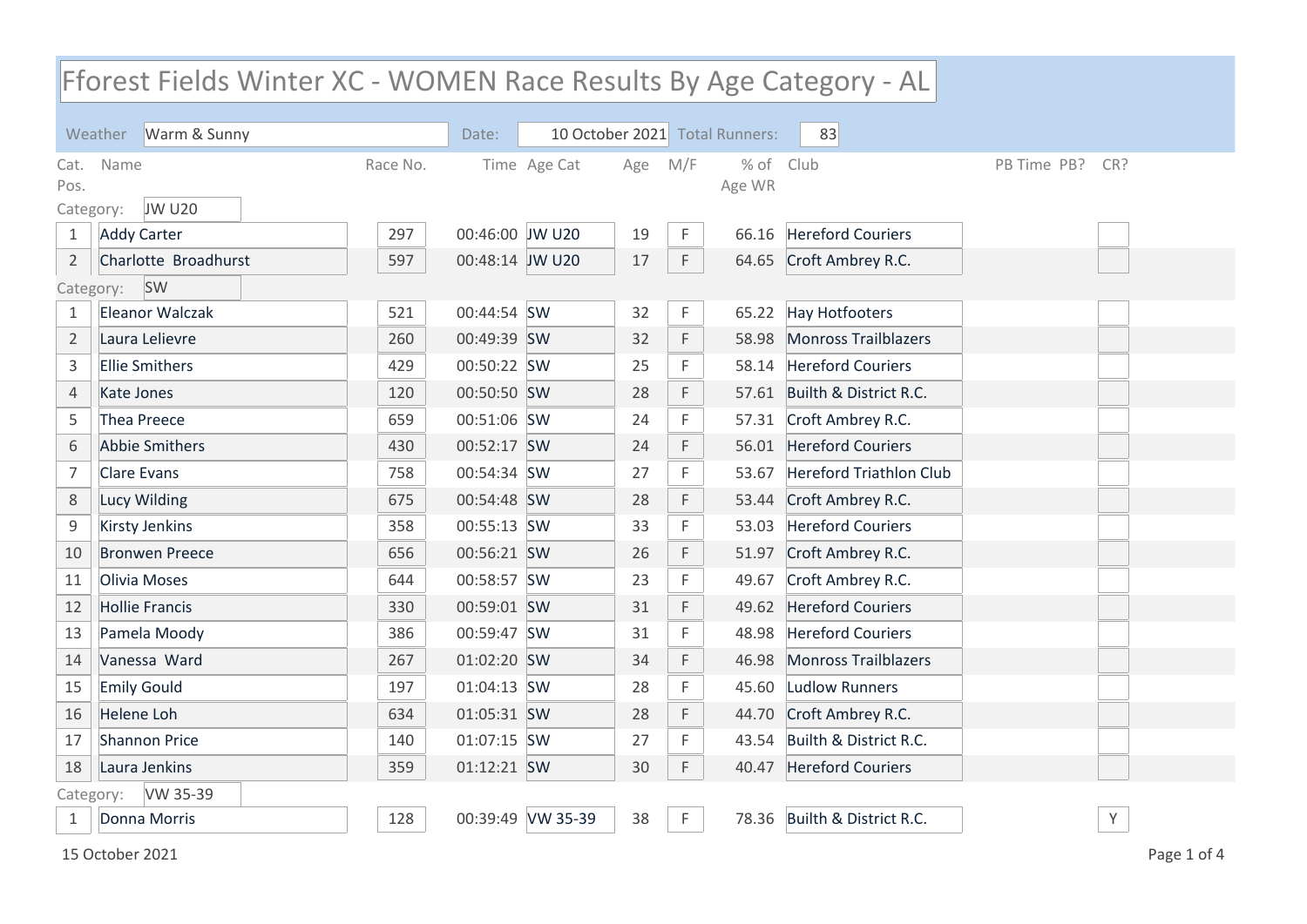| Cat.                  | Name                   | Race No. | Time Age Cat      | Age | M/F | % of Club |                                | PB Time PB? | CR? |  |
|-----------------------|------------------------|----------|-------------------|-----|-----|-----------|--------------------------------|-------------|-----|--|
| Pos.                  |                        |          |                   |     |     | Age WR    |                                |             |     |  |
| $\overline{2}$        | Emma Matthews          | 125      | 00:45:20 VW 35-39 | 36  | F   |           | 68.35 Builth & District R.C.   |             |     |  |
| $\mathsf 3$           | <b>Kelly Bowen</b>     | 596      | 00:47:37 VW 35-39 | 36  | F   | 65.07     | Croft Ambrey R.C.              |             |     |  |
| $\sqrt{4}$            | Amy Smith              | 427      | 00:50:07 VW 35-39 | 38  | F   | 62.25     | <b>Hereford Couriers</b>       |             |     |  |
| 5                     | Lisa Boucher           | 81       | 00:51:05 VW 35-39 | 36  | F   | 60.65     | Builth & District R.C.         |             |     |  |
| 6                     | <b>Phoebe Nash</b>     | 212      | 00:59:26 VW 35-39 | 35  | F   | 51.96     | <b>Ludlow Runners</b>          |             |     |  |
| $\overline{7}$        | Hayley Colebatch       | 599      | 01:05:43 VW 35-39 | 37  | F   | 47.30     | Croft Ambrey R.C.              |             |     |  |
| 8                     | <b>Avril Hardwick</b>  | 109      | 01:11:31 VW 35-39 | 38  | F.  |           | 43.63 Builth & District R.C.   |             |     |  |
| VW 40-44<br>Category: |                        |          |                   |     |     |           |                                |             |     |  |
| $\mathbf{1}$          | <b>Clare Mallender</b> | 375      | 00:47:38 VW 40-44 | 44  | F.  | 67.84     | <b>Hereford Couriers</b>       |             |     |  |
| $\overline{2}$        | Joanne Tilby           | 670      | 00:50:43 VW 40-44 | 40  | F   |           | 61.98 Croft Ambrey R.C.        |             |     |  |
| 3                     | Emma Stewardson        | 225      | 00:53:10 VW 40-44 | 43  | F   | 60.38     | Ludlow Runners                 |             |     |  |
| $\overline{4}$        | Susannah Kirk          | 548      | 00:53:31 VW 40-44 | 44  | F   | 60.39     | Ledbury & District Harrie      |             |     |  |
| 5                     | <b>Kate Morris</b>     | 388      | 00:53:46 VW 40-44 | 40  | F   | 58.46     | <b>Hereford Couriers</b>       |             |     |  |
| 6                     | Tanya Bassi            | 759      | 00:56:32 VW 40-44 | 44  | F   | 57.16     | <b>Hereford Triathlon Club</b> |             |     |  |
| $\overline{7}$        | Lucia Demkova          | 246      | 00:57:12 VW 40-44 | 40  | F   | 54.95     | <b>Monross Trailblazers</b>    |             |     |  |
| 8                     | Anna Georgiou          | 104      | 00:58:04 VW 40-44 | 42  | F   | 54.88     | Builth & District R.C.         |             |     |  |
| $\mathsf 9$           | <b>Louise Reeves</b>   | 661      | 01:01:00 VW 40-44 | 44  | F   |           | 52.98 Croft Ambrey R.C.        |             |     |  |
| 10                    | Sally Yapp             | 684      | 01:01:11 VW 40-44 | 42  | F   | 52.08     | Croft Ambrey R.C.              |             |     |  |
| 11                    | Emma Murphy            | 741      | 01:01:56 VW 40-44 | 43  | F   | 51.83     | <b>Hereford Triathlon Club</b> |             |     |  |
| 12                    | Izzy Watts             | 166      | 01:02:05 VW 40-44 | 43  | F   | 51.70     | Builth & District R.C.         |             |     |  |
| 13                    | Gemma Davies           | 604      | 01:08:23 VW 40-44 | 40  | F   | 45.97     | Croft Ambrey R.C.              |             |     |  |
| 14                    | Anna Preece-Williams   | 401      | 01:26:22 VW 40-44 | 42  | F   | 36.90     | <b>Hereford Couriers</b>       |             |     |  |
| VW 45-49<br>Category: |                        |          |                   |     |     |           |                                |             |     |  |
| 1                     | Joanne Rees            | 147      | 00:45:15 VW 45-49 | 47  | F.  | 74.18     | Builth & District R.C.         |             |     |  |
| $\overline{2}$        | Laura Tootell          | 65       | 00:47:10 VW 45-49 | 45  | F   | 69.05     | <b>Wye Valley Runners</b>      |             |     |  |
| 3                     | Jenny Farrow           | 102      | 00:49:31 VW 45-49 | 45  | F   | 65.77     | Builth & District R.C.         |             |     |  |
| $\overline{4}$        | Nicola Emerson         | 739      | 00:51:04 VW 45-49 | 45  | F   | 63.77     | <b>Hereford Triathlon Club</b> |             |     |  |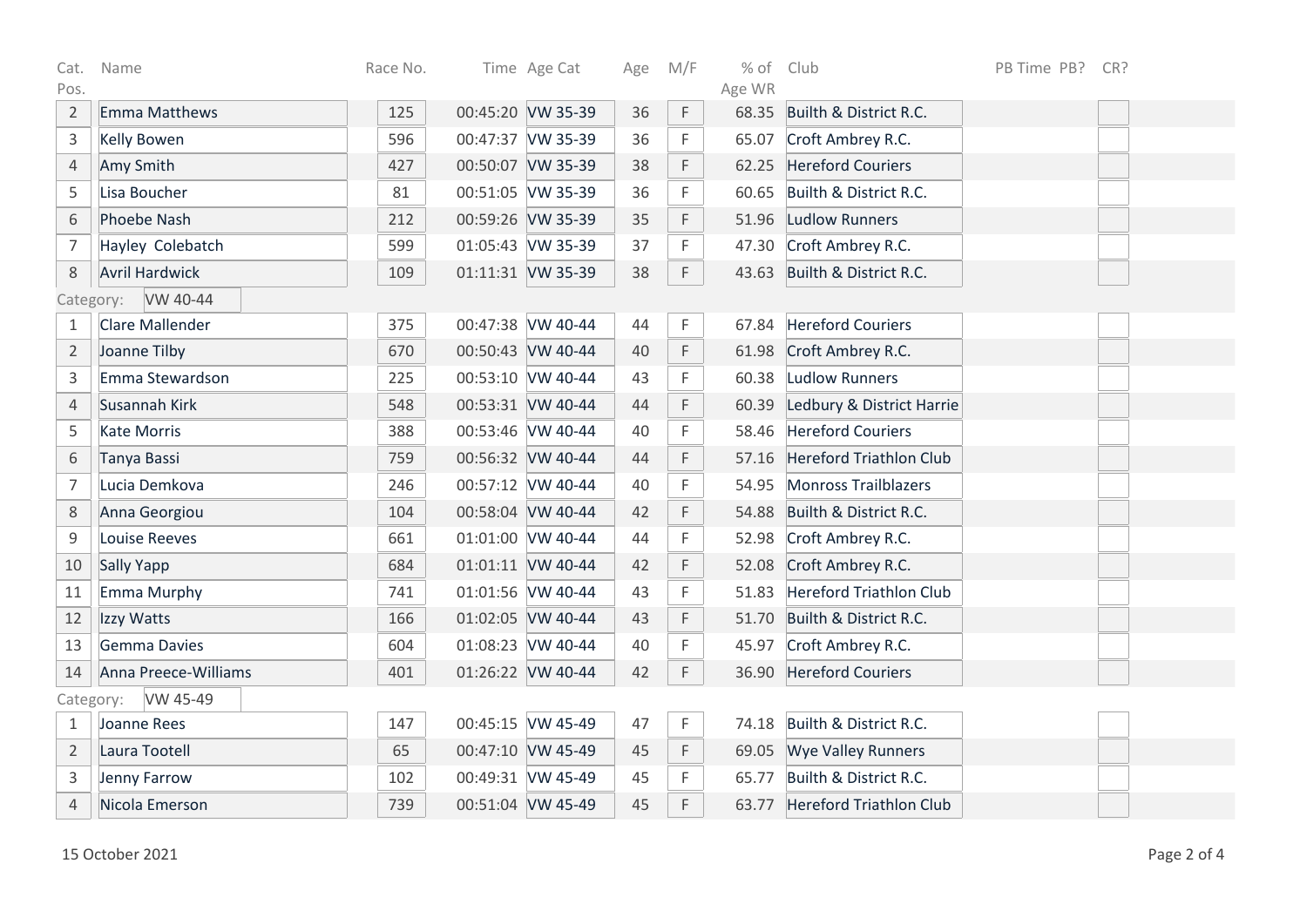| Cat.           | Name                   | Race No. |                   | Time Age Cat | Age | M/F         | $%$ of          | Club                            | PB Time PB? | CR? |
|----------------|------------------------|----------|-------------------|--------------|-----|-------------|-----------------|---------------------------------|-------------|-----|
| Pos.<br>5      | <b>Steph Main</b>      | 637      | 00:54:09 VW 45-49 |              | 49  | $\mathsf F$ | Age WR<br>63.84 | Croft Ambrey R.C.               |             |     |
| 6              | Samantha Harper        | 623      | 00:54:29 VW 45-49 |              | 47  | F           |                 | 61.61 Croft Ambrey R.C.         |             |     |
| $\overline{7}$ | Victoria Woodhall      | 458      | 00:54:55 VW 45-49 |              | 46  | F           |                 | 60.21 Hereford Couriers         |             |     |
| 8              | <b>Trudy Macklin</b>   | 736      | 00:56:39 VW 45-49 |              | 48  | F           | 60.14           | Hereford Triathlon Club         |             |     |
| $\mathsf 9$    | Deanna Mammatt         | 735      | 01:03:45 VW 45-49 |              | 47  | F           | 52.65           | Hereford Triathlon Club         |             |     |
| 10             | Sam Fleming            | 193      | 01:10:55 VW 45-49 |              | 48  | F.          |                 | 48.04 Ludlow Runners            |             |     |
|                | Category: VW 50-54     |          |                   |              |     |             |                 |                                 |             |     |
| 1              | Jo Marriott            | 639      | 00:53:37 VW 50-54 |              | 53  | F           | 67.36           | Croft Ambrey R.C.               |             |     |
| $\overline{2}$ | Sara Lake              | 500      | 00:54:00 VW 50-54 |              | 51  | F           | 65.62           | Hay Hotfooters                  |             |     |
| 3              | Jenny Papworth         | 740      | 00:54:06 VW 50-54 |              | 52  | F           |                 | 66.14 Hereford Triathlon Club   |             |     |
| $\overline{4}$ | <b>Ange Price</b>      | 507      | 00:56:24 VW 50-54 |              | 51  | F           |                 | 62.83 Hay Hotfooters            |             |     |
| 5              | Sahrah Wilding         | 576      | 00:56:29 VW 50-54 |              | 54  | F           | 64.53           | Presteigne Pacers               |             |     |
| 6              | <b>Helen Baillie</b>   | 179      | 01:05:40 VW 50-54 |              | 52  | F           |                 | 54.49 Ludlow Runners            |             |     |
| $\overline{7}$ | Sarah Broadhurst       | 598      | 01:09:02 VW 50-54 |              | 50  | F           |                 | 50.82 Croft Ambrey R.C.         |             |     |
| 8              | <b>Clare Preece</b>    | 657      | 01:09:02 VW 50-54 |              | 53  | F           |                 | 52.32 Croft Ambrey R.C.         |             |     |
| 9              | Michele Parker         | 214      | 01:09:19 VW 50-54 |              | 53  | F.          |                 | 52.10 Ludlow Runners            |             |     |
| 10             | Theresa Jones          | 628      | 01:09:54 VW 50-54 |              | 53  | F           |                 | 51.67 Croft Ambrey R.C.         |             |     |
| 11             | Nicola Kelly           | 121      | 01:11:27 VW 50-54 |              | 51  | F           | 49.59           | Builth & District R.C.          |             |     |
| Category:      | VW 55-59               |          |                   |              |     |             |                 |                                 |             |     |
| 1              | Kate Elkington         | 556      | 00:48:47 VW 55-59 |              | 55  | F           |                 | 75.40 Ledbury & District Harrie |             |     |
| $\overline{2}$ | <b>Gunvor Troelsen</b> | 161      | 00:52:39 VW 55-59 |              | 57  | $\mathsf F$ | 70.75           | Builth & District R.C.          |             |     |
| 3              | <b>Sue Powell</b>      | 655      | 00:54:31 VW 55-59 |              | 59  | F           | 69.18           | Croft Ambrey R.C.               |             |     |
| $\sqrt{4}$     | <b>Sharon Collins</b>  | 482      | 00:54:37 VW 55-59 |              | 57  | F           |                 | 68.20 Hay Hotfooters            |             |     |
| 5              | Liz Davies-Ward        | 738      | 00:58:46 VW 55-59 |              | 58  | F           | 63.78           | Hereford Triathlon Club         |             |     |
| 6              | <b>Stephanie King</b>  | 631      | 01:00:38 VW 55-59 |              | 57  | F           | 61.43           | Croft Ambrey R.C.               |             |     |
| $\overline{7}$ | <b>Alison Benwell</b>  | 180      | 01:04:28 VW 55-59 |              | 58  | F.          |                 | 58.14 Ludlow Runners            |             |     |
| 8              | <b>Wendy Booker</b>    | 181      | 01:10:43 VW 55-59 |              | 57  | F           |                 | 52.67 Ludlow Runners            |             |     |